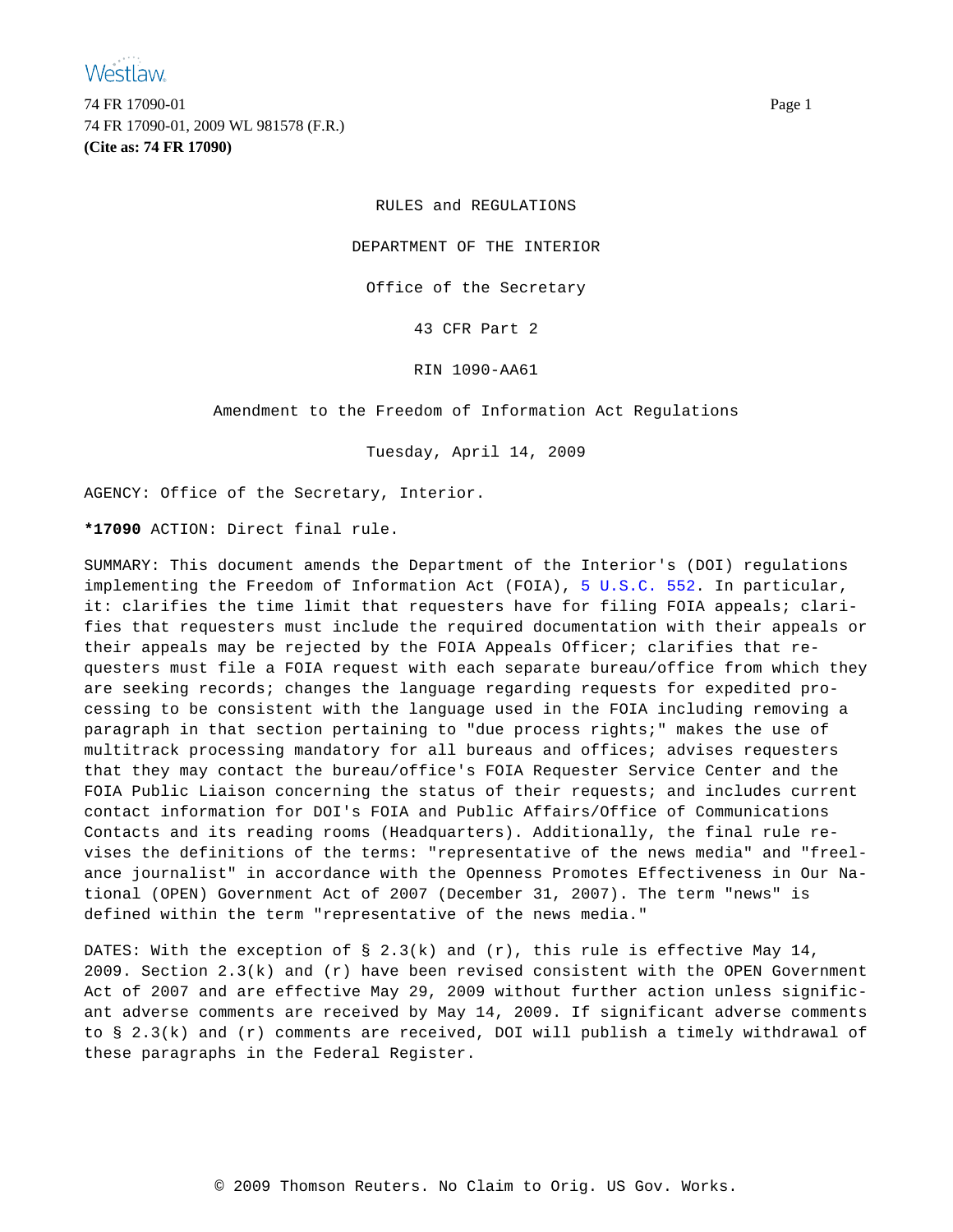74 FR 17090-01 Page 2 74 FR 17090-01, 2009 WL 981578 (F.R.) **(Cite as: 74 FR 17090)**

ADDRESSES: You may submit comments, identified by the number 1090-AA61, on the portions of this rule identified in Part II, Procedural Matters and Required Documentation, that have not previously been published for review by any of the following methods:

--Federal rulemaking portal: http://www.regulations.gov [Follow the instructions for submitting comments]; or

--Mail or hand delivery: OCIO/DOI, 1849 C Street, NW., Room 7456-MIB, Washington, DC 20240.

FOR FURTHER INFORMATION CONTACT: Alexandra Mallus, Office of the Chief Information Officer, MS-7438, Main Interior Building, 1849 C Street, NW., Washington, DC 20240; Telephone (202) 208-5342. E-Mail: Alexandra--Mallus @ios.doi.gov.

### SUPPLEMENTARY INFORMATION:

#### I. Background

The Department of the Interior published a final rule in the Federal Register on October 21, 2002, revising its regulations implementing the FOIA, 43 CFR part 2. In this publication, the language used in  $\S$  2.21(d)(6), "How will the bureau respond to my request?" and the language used in § 2.29, "How long do I have to file an appeal?" were inconsistent with each other concerning the timeframe for filing an appeal. This rule clarifies the 2002 final rule by noting that appeals must be received by the FOIA Appeals Officer no later than 30 workdays from the date of the final response. Additionally, this rule clarifies that a requester's failure to include all correspondence between himself/herself and the bureau concerning his/her FOIA request will result in the Department's rejection of the appeal unless the FOIA Appeals Officer determines that good cause exists to accept the defective appeal.

This rule also changes § 2.22, "What happens if a bureau receives a request for records it does not have or did not create?" to eliminate paragraph (a)(1) of § 2.22, which has been construed by some courts to require bureaus that had received a FOIA request to refer the request to another bureau for a search of its records, regardless of whether the bureau that received the request had responsive records. The result of this change is that FOIA requesters must submit their requests in accordance with § 2.10, which requires that the FOIA requester specify which bureau's records are being sought or, at a minimum, specify when the FOIA requester is seeking the records of more than one bureau.

Consistent with [EO 1339](http://www.westlaw.com/Find/Default.wl?rs=FIPR1.0&vr=2.0&DB=0001043&FindType=Y&SerialNum=2007906218)2, this rule adds a new paragraph (c) to  $\S$  2.12, "When can I expect the response?" advising requesters that they may contact the bureau/ office's FOIA Requester Service Center and the FOIA Public Liaison concerning the status of their requests. Additionally, the language in §§ 2.3 and 2.14 regarding expedited processing has been amended to reflect the FOIA's statutory language;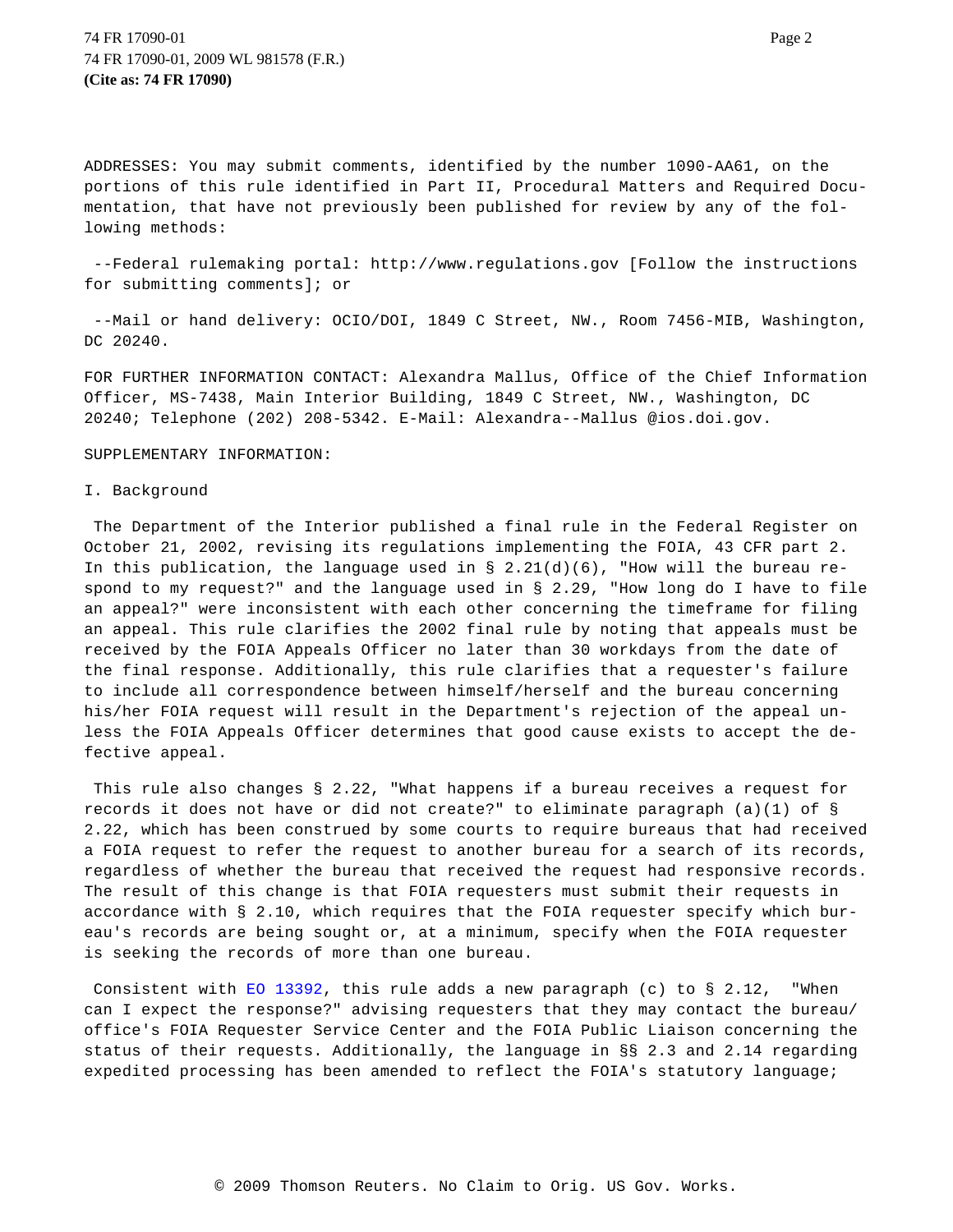therefore, the term "exceptional need" has been replaced with "compelling need," and paragraph (a)(3) in § 2.14 pertaining to "due process rights" has been removed.

This rule also revises the language in § 2.26, "Does the bureau provide multitrack processing of FOIA requests?" to make the use of multitrack processing mandatory for all bureaus and offices within the Department and remind the bureaus of the statutory requirement of due diligence.

Appendix A to part 2, Department of the Interior FOIA and Public Affairs Contacts and Reading Rooms, has been updated to include current contact information for DOI's FOIA and Public Affairs/Office of Communications Contacts and its reading rooms (Headquarters) and to delete the FOIA contacts and reading rooms for the field offices. In the future, bureaus/offices will maintain information pertaining to the field offices on their FOIA Web sites to ensure that their contact information is accurate and current.

Finally, this final rule revises the definition of the terms "representative of the news media" and "freelance journalist" (§ 2.3(k) and § 2.3(r)) in accordance with the OPEN Government Act of 2007 (December 31, 2007).

II. Procedural Matters and Required Documentation

## Administrative Procedure Act

On October 25, 2007, DOI published a proposed rule that revised its existing regulations under the FOIA. See [72 FR 6061](http://www.westlaw.com/Find/Default.wl?rs=FIPR1.0&vr=2.0&DocName=72FR60611&FindType=Y)1, October 25, 2007. Interested persons were afforded an opportunity to participate in the rulemaking through submission of written comments on the proposed rule. The Department did not receive any comments from the public in response to its proposed rule. Accordingly, those provisions previously published are now final. Additionally, the Department is publishing, as a direct final rule three additional administrative updates: (1) The contact information in Appendix A to part 2, Department of the Interior FOIA and Public Affairs Contacts and Reading Rooms; (2) incorporation of the definitions for the terms "representative of the news media" and "freelance journalist" in accordance with the OPEN Government Act of 2007; and (3) one technical change to § 2.29(a), which **\*17091** clarifies the time appellants have to file an appeal.

[Executive Order 12866](http://www.westlaw.com/Find/Default.wl?rs=FIPR1.0&vr=2.0&DB=0001043&FindType=Y&SerialNum=1993511360)--Regulatory Planning and Review

This document is not a significant rule and the Office of Management and Budget has not reviewed this rule under [Executive Order 1286](http://www.westlaw.com/Find/Default.wl?rs=FIPR1.0&vr=2.0&DB=0001043&FindType=Y&SerialNum=1993511360)6. We have made the assessments required by [Executive Order 1286](http://www.westlaw.com/Find/Default.wl?rs=FIPR1.0&vr=2.0&DB=0001043&FindType=Y&SerialNum=1993511360)6 and have determined that this rule will not:

(1) Have an annual effect on the economy of \$100 million or more or adversely affect in a material way the economy, a sector of the economy, productivity, compet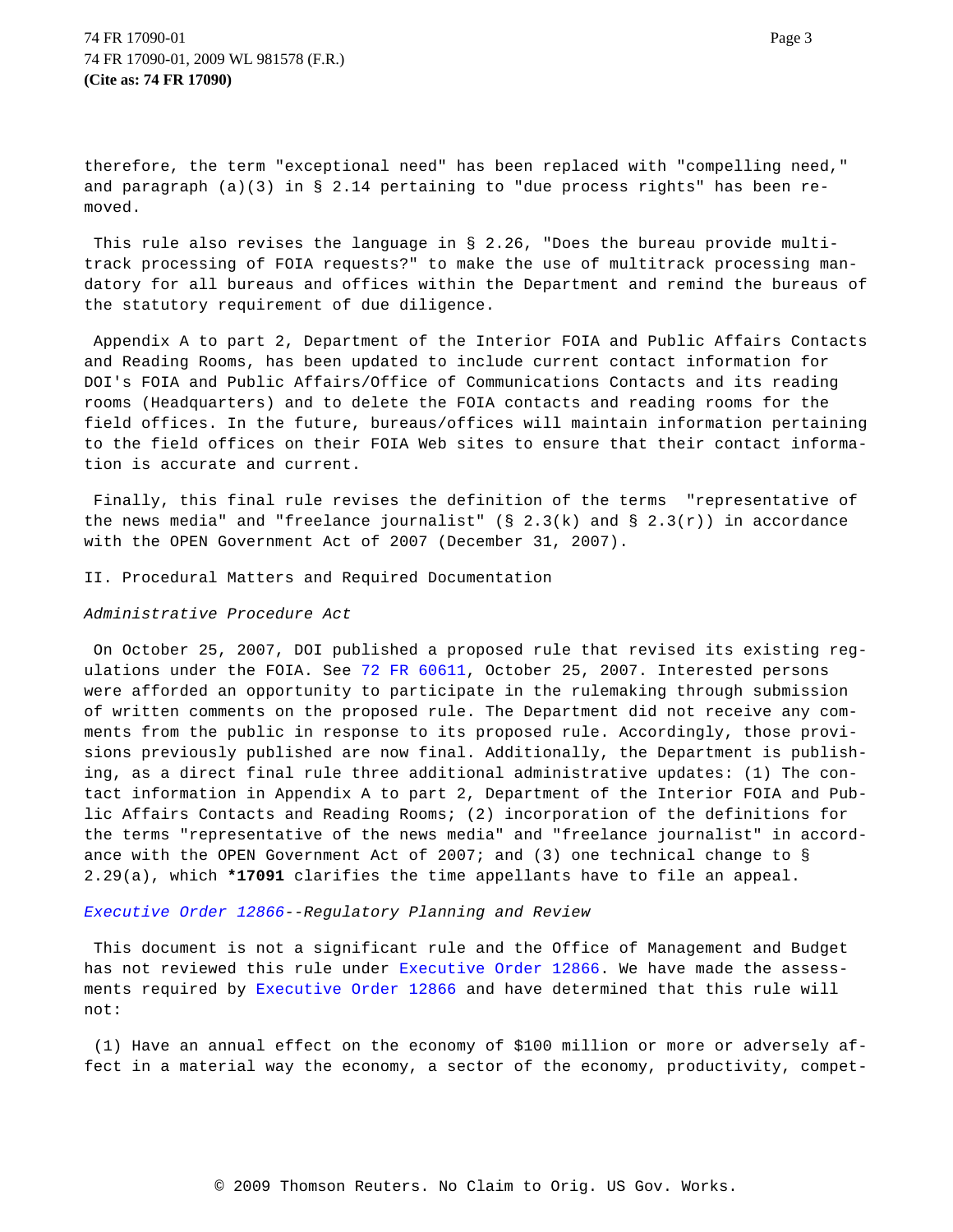ition, jobs, the environment, public health or safety, or State, local, or tribal governments, or communities;

(2) Create a serious inconsistency or otherwise interfere with an action taken or planned by another agency;

(3) Materially alter the budgetary impact of entitlements, grants, user fees, or loan programs or the rights or obligations of their recipients; or

(4) Raise novel legal or policy issues.

Regulatory Flexibility Act

DOI certifies that this regulation will not have a significant economic impact on a substantial number of small entities under the Regulatory Flexibility Act [\(5](http://www.westlaw.com/Find/Default.wl?rs=FIPR1.0&vr=2.0&DB=1000546&DocName=5USCAS606&FindType=L) [U.S.C. 60](http://www.westlaw.com/Find/Default.wl?rs=FIPR1.0&vr=2.0&DB=1000546&DocName=5USCAS606&FindType=L)6(b)). Under the FOIA, agencies may recover only the direct costs of searching for, reviewing, and duplicating the records processed for requesters. Thus, fees assessed by DOI are nominal.

Small Business Regulatory Enforcement Fairness Act

This rule is not a major rule under [5 U.S.C. 804\(2](http://www.westlaw.com/Find/Default.wl?rs=FIPR1.0&vr=2.0&DB=1000546&DocName=5USCAS804&FindType=L&ReferencePositionType=T&ReferencePosition=SP_58730000872b1)), the Small Business Regulatory Enforcement Fairness Act. This rule will not result in an annual effect on the economy of more than \$100 million per year; a major increase in costs or prices for consumers, individual industries, Federal, State, or local government agencies, or geographic regions; or significant adverse effects on competition, employment, investment, productivity, innovation, or on the ability of U.S.-based companies to compete with foreign-based enterprises. It deals strictly with implementation of the FOIA within DOI.

### Unfunded Mandates Reform Act

This rule does not impose an unfunded mandate on State, local, or tribal governments, or the private sector of more than \$100 million per year. The rule does not have a significant or unique effect on State, local, or tribal governments, or the private sector. Therefore, no actions were deemed necessary under the provisions of the Unfunded Mandates Reform Act [\(2 U.S.C. 1531 et seq](http://www.westlaw.com/Find/Default.wl?rs=FIPR1.0&vr=2.0&DB=1000546&DocName=2USCAS1531&FindType=L).).

### [Executive Order 12630](http://www.westlaw.com/Find/Default.wl?rs=FIPR1.0&vr=2.0&DB=0001043&FindType=Y&SerialNum=1988355193)--Takings

In accordance with [Executive Order 12630](http://www.westlaw.com/Find/Default.wl?rs=FIPR1.0&vr=2.0&DB=0001043&FindType=Y&SerialNum=1988355193), this rule does not have any takings implications. It deals strictly with implementation of the FOIA within DOI. Therefore, a takings assessment is not required.

# [Executive Order 13132](http://www.westlaw.com/Find/Default.wl?rs=FIPR1.0&vr=2.0&DB=0001043&FindType=Y&SerialNum=1999733461)--Federalism

In accordance with [Executive Order 13132](http://www.westlaw.com/Find/Default.wl?rs=FIPR1.0&vr=2.0&DB=0001043&FindType=Y&SerialNum=1999733461), this rule does not have Federalism implications as it deals strictly with implementation of the FOIA within DOI. There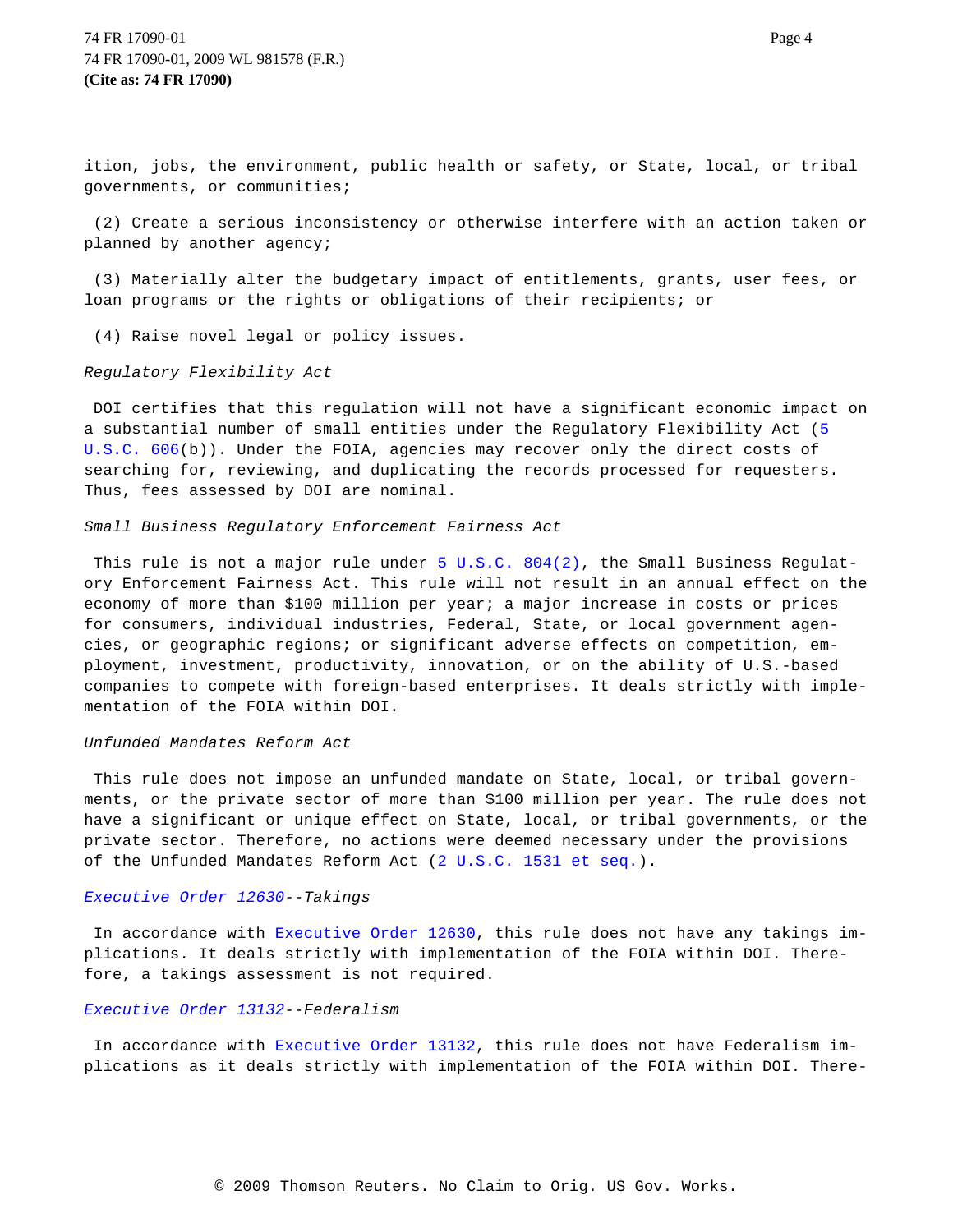fore, a Federalism assessment is not required.

[Executive Order 12988](http://www.westlaw.com/Find/Default.wl?rs=FIPR1.0&vr=2.0&DB=0001043&FindType=Y&SerialNum=1996612696)--Civil Justice Reform

In accordance with [Executive Order 12988](http://www.westlaw.com/Find/Default.wl?rs=FIPR1.0&vr=2.0&DB=0001043&FindType=Y&SerialNum=1996612696), the Office of the Solicitor has determined that this rule does not unduly burden the judicial system and the requirements of sections  $3(a)$  and  $3(b)(2)$  of the Order.

Paperwork Reduction Act

This rule does not contain any information collection requirements for which OMB approval under the Paperwork Reduction Act [\(44 U.S.C. 350](http://www.westlaw.com/Find/Default.wl?rs=FIPR1.0&vr=2.0&DB=1000546&DocName=44USCAS3501&FindType=L)[1-3520](http://www.westlaw.com/Find/Default.wl?rs=FIPR1.0&vr=2.0&DB=1000546&DocName=44USCAS3520&FindType=L)) is required.

National Environmental Policy Act

This rule does not constitute a major Federal action significantly affecting the quality of the human environment. A detailed statement under the National Environmental Policy Ac[t \(42 U.S.C. 4321](http://www.westlaw.com/Find/Default.wl?rs=FIPR1.0&vr=2.0&DB=1000546&DocName=42USCAS4321&FindType=L)[-434](http://www.westlaw.com/Find/Default.wl?rs=FIPR1.0&vr=2.0&DB=1000546&DocName=42USCAS4347&FindType=L)7) of 1969 is not required.

[Executive Order 13211](http://www.westlaw.com/Find/Default.wl?rs=FIPR1.0&vr=2.0&DB=0001043&FindType=Y&SerialNum=2005508477)--Regulations That Significantly Affect the Supply, Distribution, or Use of Energy

[Executive Order 13211](http://www.westlaw.com/Find/Default.wl?rs=FIPR1.0&vr=2.0&DB=0001043&FindType=Y&SerialNum=2005508477) requires agencies to prepare Statements of Energy Effects when undertaking certain actions. As this rule is not expected to significantly affect energy supplies, distribution, or use, this action is not a significant energy action and no Statement of Energy Effects is required.

## Clarity of This Regulation

[Executive Order 12866](http://www.westlaw.com/Find/Default.wl?rs=FIPR1.0&vr=2.0&DB=0001043&FindType=Y&SerialNum=1993511360) requires each agency to write regulations that are easy to understand. We invite your comments on how to make this rule easier to understand, including answers to such questions such as the following:

(1) Are the requirements in the rule clearly stated?

(2) Does the rule contain technical language or jargon that interferes with its clarity?

(3) Does the format of the rule (grouping and order of sections, use of headings, paragraphing, etc.) aid or reduce its clarity?

(4) Would the rule be easier to understand if it were divided into more (but shorter) sections? (A "section" appears in bold type and is preceded by the symbol "§" and a numbered heading; for example, "§ 2.7 What do I need to know before filing a FOIA request?")

(5) Is the description of the rule in theSupplementary Information section of the preamble helpful in understanding the proposed rule? What else could we do to make the rule easier to understand?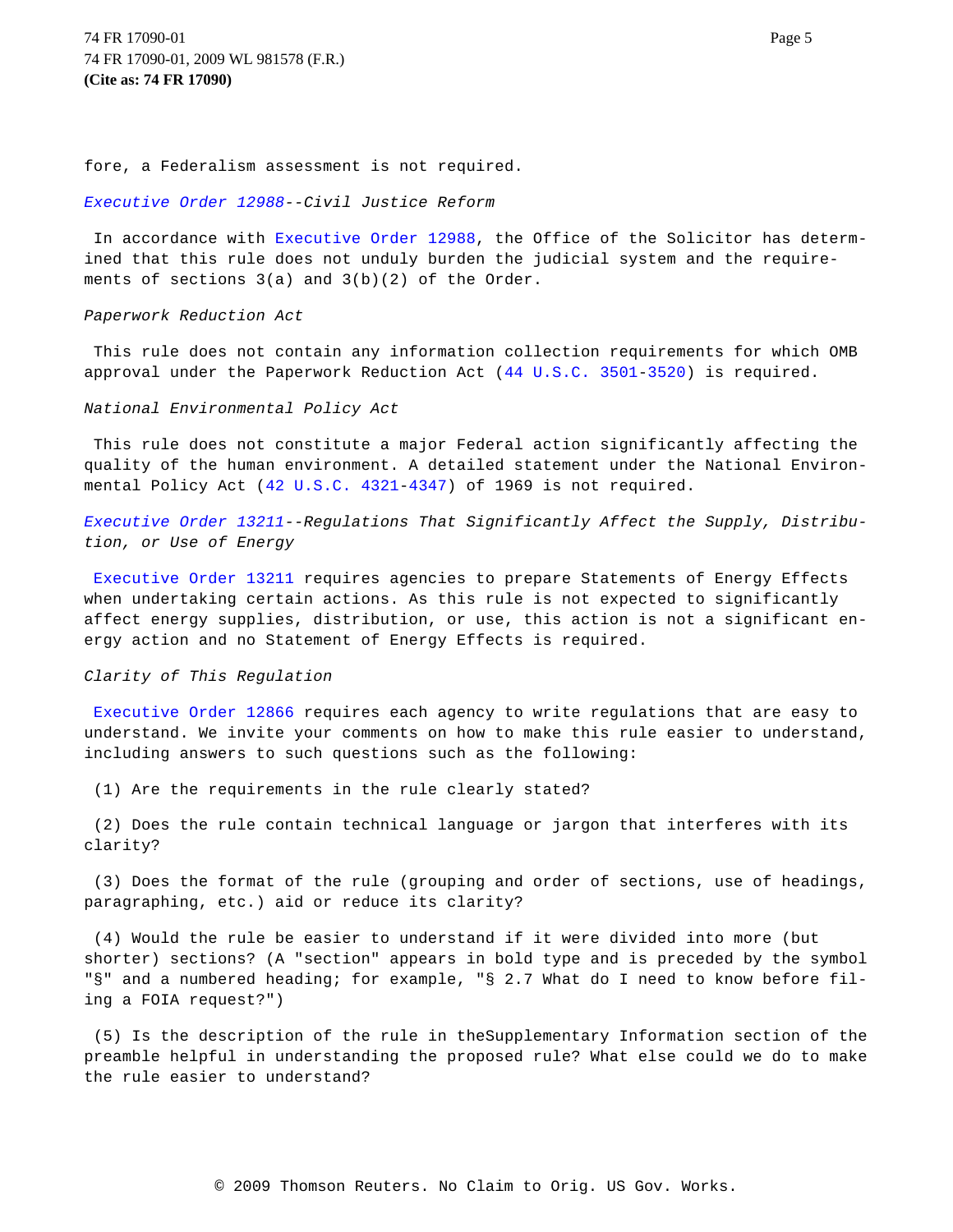Send a copy of any comments that concern how we could make this rule easier to understand to: Office of Regulatory Affairs, Department of the Interior, 1849 C Street, NW., MS-7229-MIB, Washington, DC 20240.

List of Subjects in 43 CFR Part 2

Administrative practice and procedure, Classified information, Courts, Freedom of information, Government employees, Privacy.

Dated: February 26, 2009.

Pamela K. Haze,

Acting Assistant Secretary, Policy, Management and Budget.

For the reasons given in the preamble, we hereby amend part 2 of title 43 of the Code of Federal Regulations, as set forth below:

PART 2--RECORDS AND TESTIMONY: FREEDOM OF INFORMATION ACT

1. The authority citation for part 2 continues to read as follows:

Authority: [5 U.S.C. 30](http://www.westlaw.com/Find/Default.wl?rs=FIPR1.0&vr=2.0&DB=1000546&DocName=5USCAS301&FindType=L)1, [552](http://www.westlaw.com/Find/Default.wl?rs=FIPR1.0&vr=2.0&DB=1000546&DocName=5USCAS552&FindType=L) and [552](http://www.westlaw.com/Find/Default.wl?rs=FIPR1.0&vr=2.0&DB=1000546&DocName=5USCAS552A&FindType=L)a; [31 U.S.C. 970](http://www.westlaw.com/Find/Default.wl?rs=FIPR1.0&vr=2.0&DB=1000546&DocName=31USCAS9701&FindType=L)1; and [43 U.S.C. 146](http://www.westlaw.com/Find/Default.wl?rs=FIPR1.0&vr=2.0&DB=1000546&DocName=43USCAS1460&FindType=L)0

Subpart A--General Information

### [43 CFR § 2.3](http://www.westlaw.com/Find/Default.wl?rs=FIPR1.0&vr=2.0&DB=1000547&DocName=43CFRS2.3&FindType=L)

2. In [§ 2.3](http://www.westlaw.com/Find/Default.wl?rs=FIPR1.0&vr=2.0&DB=1000547&DocName=43CFRS2.3&FindType=L), revise paragraphs (i),  $(k)$ , and  $(r)$  to read as follows:

## [43 CFR § 2.3](http://www.westlaw.com/Find/Default.wl?rs=FIPR1.0&vr=2.0&DB=1000547&DocName=43CFRS2.3&FindType=L)

[§ 2.3](http://www.westlaw.com/Find/Default.wl?rs=FIPR1.0&vr=2.0&DB=1000547&DocName=43CFRS2.3&FindType=L) What terms do I need to know?

# \* \* \* \* \*

(i) Expedited processing means giving a FOIA request priority, and processing it ahead of other requests pending in the bureau because a requester has shown a compelling need for the records (see § 2.14).

\* \* \* \* \*

(k) Free-lance journalist means an individual who is regarded as working for a news-media entity because he/she can demonstrate a solid basis for expecting publication through that entity, whether or not the journalist is actually employed by that entity. A publication contract would present a **\*17092** solid basis for such an expectation; the Government may also consider the past publication record of the requester in making such a determination.

\* \* \* \* \*

(r) Representative of the news media means any person or entity that gathers in-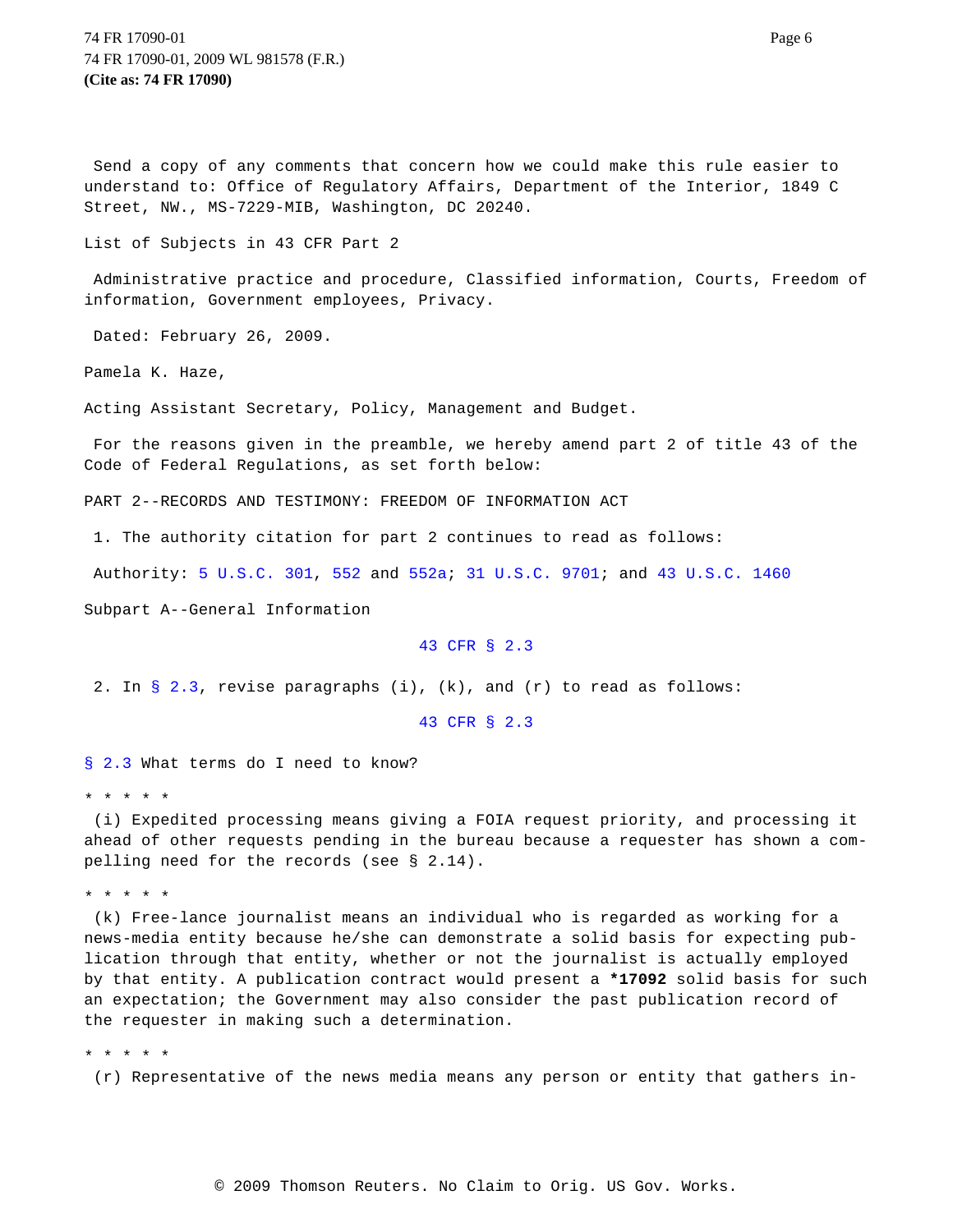74 FR 17090-01 Page 7 74 FR 17090-01, 2009 WL 981578 (F.R.) **(Cite as: 74 FR 17090)**

formation of potential interest to a segment of the public, uses its editorial skills to turn the raw materials into a distinct work, and distributes that work to an audience. The term 'news' means information that is about current events or that would be of current interest to the public. Examples of news-media entities are newspapers, television or radio stations broadcasting to the public at large, and publishers of periodicals (but only if such entities qualify as disseminators of 'news') who make their products available for purchase by or subscription by or free distribution to the general public. These examples are not all inclusive. As methods of news delivery evolve (for example, the adoption of the electronic dissemination of newspapers through telecommunication services), such alternative media will be considered to be news-media entities.

Subpart C--Requests for Records under the FOIA

### [43 CFR § 2.12](http://www.westlaw.com/Find/Default.wl?rs=FIPR1.0&vr=2.0&DB=1000547&DocName=43CFRS2.12&FindType=L)

3. In [§ 2.12](http://www.westlaw.com/Find/Default.wl?rs=FIPR1.0&vr=2.0&DB=1000547&DocName=43CFRS2.12&FindType=L), add a new paragraph (c) to read as follows:

[43 CFR § 2.12](http://www.westlaw.com/Find/Default.wl?rs=FIPR1.0&vr=2.0&DB=1000547&DocName=43CFRS2.12&FindType=L)

[§ 2.12](http://www.westlaw.com/Find/Default.wl?rs=FIPR1.0&vr=2.0&DB=1000547&DocName=43CFRS2.12&FindType=L) When can I get the response?

\* \* \* \* \*

(c) Determining the status of your request. To determine the status of your request, you should call, fax, or email the point of contact provided in the bureau/ office's acknowledgment letter to you, referencing the FOIA control number assigned to your request. You may also contact the appropriate FOIA Requester Service Center. If you are dissatisfied with the FOIA Requester Service Center's response, you may contact the bureau/office's FOIA Public Liaison to resolve the issue. (The relevant names and telephone numbers are listed at http://www.doi.gov/foia/liaison.html).

### [43 CFR § 2.14](http://www.westlaw.com/Find/Default.wl?rs=FIPR1.0&vr=2.0&DB=1000547&DocName=43CFRS2.14&FindType=L)

4. In [§ 2.14](http://www.westlaw.com/Find/Default.wl?rs=FIPR1.0&vr=2.0&DB=1000547&DocName=43CFRS2.14&FindType=L), revise paragraph (a) to read as follows:

## [43 CFR § 2.14](http://www.westlaw.com/Find/Default.wl?rs=FIPR1.0&vr=2.0&DB=1000547&DocName=43CFRS2.14&FindType=L)

[§ 2.14](http://www.westlaw.com/Find/Default.wl?rs=FIPR1.0&vr=2.0&DB=1000547&DocName=43CFRS2.14&FindType=L) When can I get expedited processing?

(a) A bureau will provide expedited processing when you request it if you demonstrate to the satisfaction of the bureau that there is a compelling need for the records. The following circumstances demonstrate a compelling need:

(1) Where failure to expedite the request could reasonably be expected to pose an imminent threat to the life or physical safety of an individual; or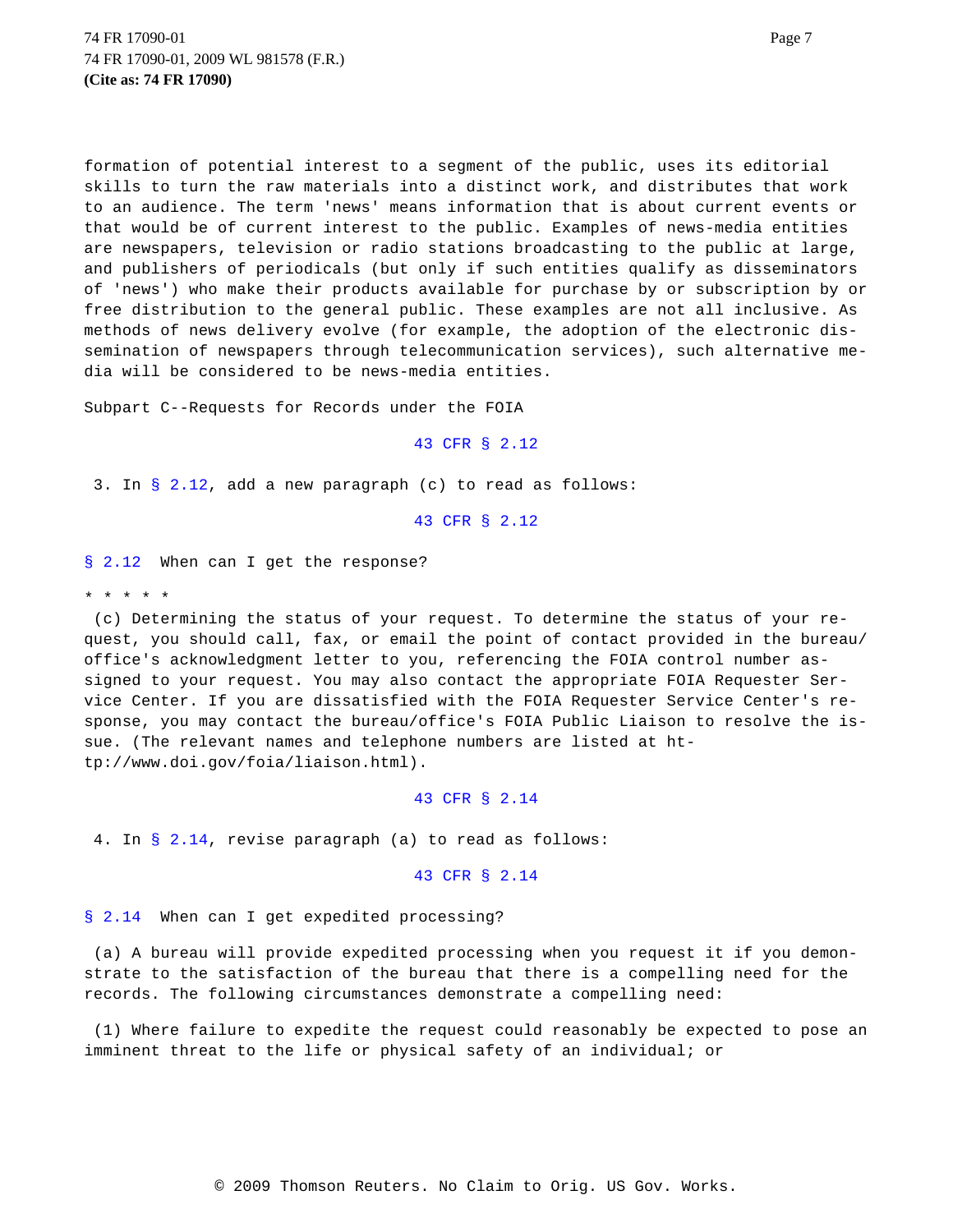(2) An urgency to inform the public about an actual or alleged Federal Government activity if the request is made by a person primarily engaged in disseminating information. In most situations, a person primarily engaged in disseminating information will be a representative of the news media. The requested information must be the type of information which has particular value that will be lost if not disseminated quickly, and ordinarily refers to a breaking news story of general public interest. Therefore, information of historical interest only, or information sought for litigation or commercial activities, would not qualify, nor would a news media deadline unrelated to breaking news.

\* \* \* \* \*

## [43 CFR § 2.21](http://www.westlaw.com/Find/Default.wl?rs=FIPR1.0&vr=2.0&DB=1000547&DocName=43CFRS2.21&FindType=L)

5. In [§ 2.21](http://www.westlaw.com/Find/Default.wl?rs=FIPR1.0&vr=2.0&DB=1000547&DocName=43CFRS2.21&FindType=L), revise paragraph (d)(6) to read as follows:

## [43 CFR § 2.21](http://www.westlaw.com/Find/Default.wl?rs=FIPR1.0&vr=2.0&DB=1000547&DocName=43CFRS2.21&FindType=L)

[§ 2.21](http://www.westlaw.com/Find/Default.wl?rs=FIPR1.0&vr=2.0&DB=1000547&DocName=43CFRS2.21&FindType=L) How will the bureau respond to my request?

\* \* \* \* \*  $(d) * * * *$ 

(6) A statement that the denial may be appealed to the FOIA Appeals Officer (see Appendix A to this Part), in accordance with the requirements in § 2.29.

\* \* \* \* \*

#### [43 CFR § 2.22](http://www.westlaw.com/Find/Default.wl?rs=FIPR1.0&vr=2.0&DB=1000547&DocName=43CFRS2.22&FindType=L)

6. In [§ 2.22](http://www.westlaw.com/Find/Default.wl?rs=FIPR1.0&vr=2.0&DB=1000547&DocName=43CFRS2.22&FindType=L), revise paragraph (a) to read as follows:

### [43 CFR § 2.22](http://www.westlaw.com/Find/Default.wl?rs=FIPR1.0&vr=2.0&DB=1000547&DocName=43CFRS2.22&FindType=L)

[§ 2.22](http://www.westlaw.com/Find/Default.wl?rs=FIPR1.0&vr=2.0&DB=1000547&DocName=43CFRS2.22&FindType=L) What happens if a bureau receives a request for records it does not have or did not create?

(a) Consultations/referrals within DOI. If a bureau (other than the Office of Inspector General) receives a request for records in its possession that another bureau created or is substantially concerned with, it will consult with the other bureau before deciding whether to release or withhold the records. Alternatively, the bureau may refer the request, along with the records, to that bureau for direct response. The bureau that received the request will notify you of the referral in writing, along with the name of a contact in the other bureau(s) to which the referral was made. A referral does not restart the statutory time limit for responding to your request.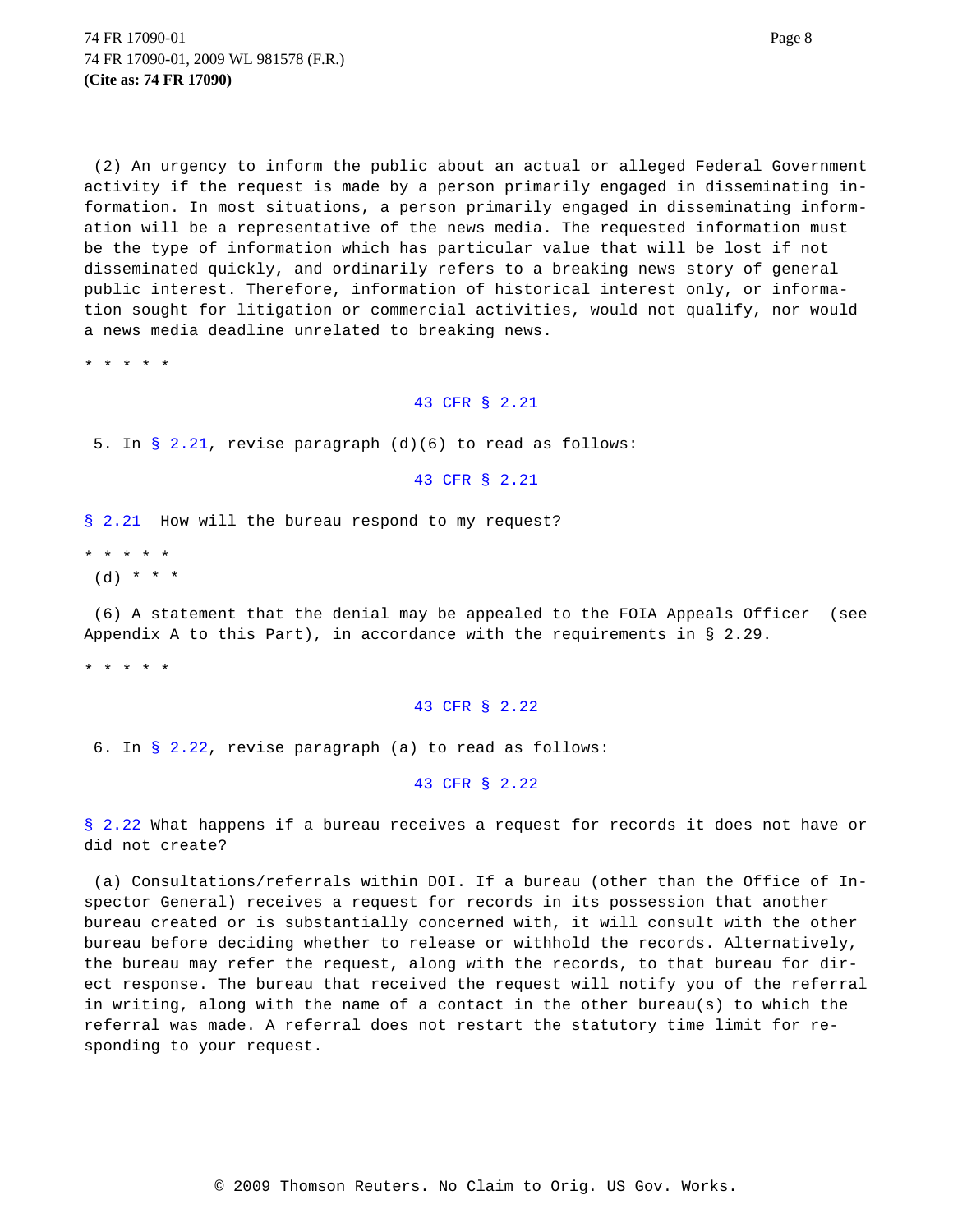\* \* \* \* \*

# [43 CFR § 2.26](http://www.westlaw.com/Find/Default.wl?rs=FIPR1.0&vr=2.0&DB=1000547&DocName=43CFRS2.26&FindType=L)

7. Revise [§ 2.2](http://www.westlaw.com/Find/Default.wl?rs=FIPR1.0&vr=2.0&DB=1000547&DocName=43CFRS2.26&FindType=L)6 to read as follows:

# [43 CFR § 2.26](http://www.westlaw.com/Find/Default.wl?rs=FIPR1.0&vr=2.0&DB=1000547&DocName=43CFRS2.26&FindType=L)

[§ 2.26](http://www.westlaw.com/Find/Default.wl?rs=FIPR1.0&vr=2.0&DB=1000547&DocName=43CFRS2.26&FindType=L) Does the bureau provide multitrack processing of FOIA requests?

(a) All bureaus will use three processing tracks to distinguish between simple, normal, and complex requests based on the amount of time needed to process the request. FOIA requests will be placed in one of the following tracks:

- (1) Simple: 1-5 workdays;
- (2) Normal: 20 workdays; or
- (3) Complex: Over 20 workdays.

(b) Bureaus will exercise due diligence in processing requests in accordance with the requirements of the FOIA. Requesters should assume, unless notified by the bureau, that their request is in the "Normal" track.

(c) A bureau should, if possible, give requesters in its "Complex" track the opportunity to limit the scope of their request in order to qualify for faster processing. A bureau doing so will contact the requester by telephone (which should be promptly followed up by a written communication) or in writing, whichever is more efficient in each case.

(d) See the Department's FOIA home page at http://www.doi.gov/foia/policy.html for details.

Subpart D--FOIA Appeals

# [43 CFR § 2.29](http://www.westlaw.com/Find/Default.wl?rs=FIPR1.0&vr=2.0&DB=1000547&DocName=43CFRS2.29&FindType=L)

8. Revise [§ 2.2](http://www.westlaw.com/Find/Default.wl?rs=FIPR1.0&vr=2.0&DB=1000547&DocName=43CFRS2.29&FindType=L)9 to read as follows:

# [43 CFR § 2.29](http://www.westlaw.com/Find/Default.wl?rs=FIPR1.0&vr=2.0&DB=1000547&DocName=43CFRS2.29&FindType=L)

[§ 2.29](http://www.westlaw.com/Find/Default.wl?rs=FIPR1.0&vr=2.0&DB=1000547&DocName=43CFRS2.29&FindType=L) How long do I have to file an appeal?

(a) Appeals covered by  $\S$  2.28(a)(1), (2), (4), and (5). Your FOIA appeal must be received by the FOIA Appeals Officer no later than 30 workdays from the date of the final response.

(b) Appeals covered by  $\S$  2.28(a)(3). You may file an appeal any time after the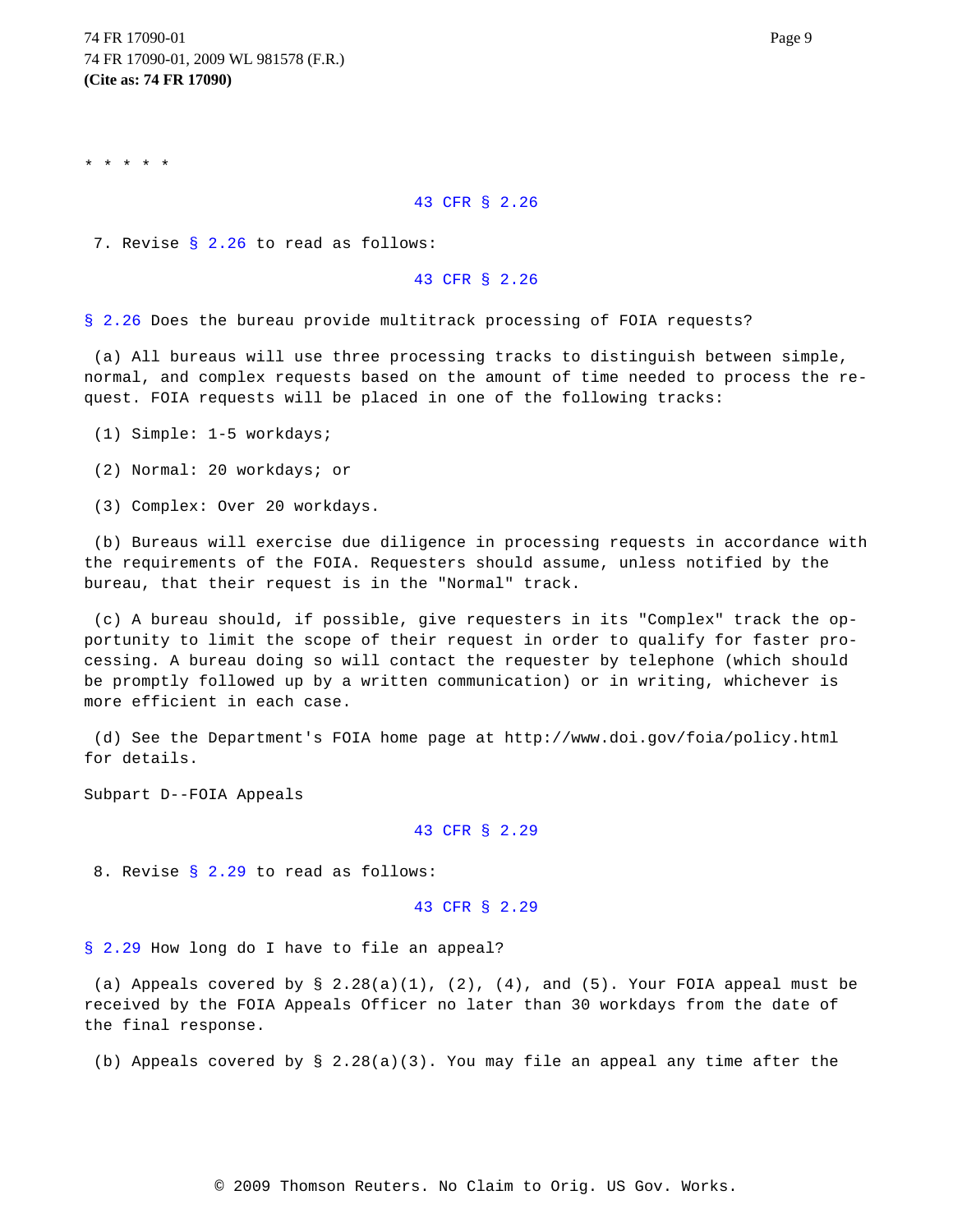74 FR 17090-01 Page 10 74 FR 17090-01, 2009 WL 981578 (F.R.) **(Cite as: 74 FR 17090)**

time limit for responding to your request has passed.

(c) Appeals covered by § 2.28(a)(6). Your FOIA appeal must be received by the FOIA Appeals Officer no later than 30 workdays from the date of the letter denying the fee waiver.

(d) Appeals covered by  $\S$  2.28(a)(7). You should file an appeal as soon as possible.

(e) Appeals arriving or delivered after 5 p.m. E.T., Monday through Friday, will be deemed received on the next workday.

### [43 CFR § 2.30](http://www.westlaw.com/Find/Default.wl?rs=FIPR1.0&vr=2.0&DB=1000547&DocName=43CFRS2.30&FindType=L)

9. In [§ 2.30](http://www.westlaw.com/Find/Default.wl?rs=FIPR1.0&vr=2.0&DB=1000547&DocName=43CFRS2.30&FindType=L), revise paragraph (b) to read as follows:

# [43 CFR § 2.30](http://www.westlaw.com/Find/Default.wl?rs=FIPR1.0&vr=2.0&DB=1000547&DocName=43CFRS2.30&FindType=L)

[§ 2.30](http://www.westlaw.com/Find/Default.wl?rs=FIPR1.0&vr=2.0&DB=1000547&DocName=43CFRS2.30&FindType=L) How do I file an appeal?

\* \* \* \* \*

(b) You must include with your appeal copies of all correspondence between you and the bureau concerning your FOIA request, including your request and the bureau's response (if there is one). Failure to include with your appeal all correspondence between you and the bureau will result in the Department's rejection of your appeal, unless the FOIA Appeals Officer determines, in the FOIA Appeal Officer's sole discretion, that good cause **\*17093** exists to accept the defective appeal. The time limits for responding to your appeal will not begin to run until the documents are received.

\* \* \* \* \*

## [43 CFR Pt. 2, App.](http://www.westlaw.com/Find/Default.wl?rs=FIPR1.0&vr=2.0&DB=1000547&DocName=43CFRPT2APPA&FindType=L) A

10. Appendix A to part 2 is revised to read as follows:

Appendix A to Part 2--Department of the Interior FOIA and Public Affairs Contacts, and Reading Rooms

------------------------------------------------------------------------------- ------------------------------------------------------------------------------- Departmental Departmental FOIA Officer ........ Departmental FOIA/Privacy Act Appeals Officer ..... Departmental Privacy Officer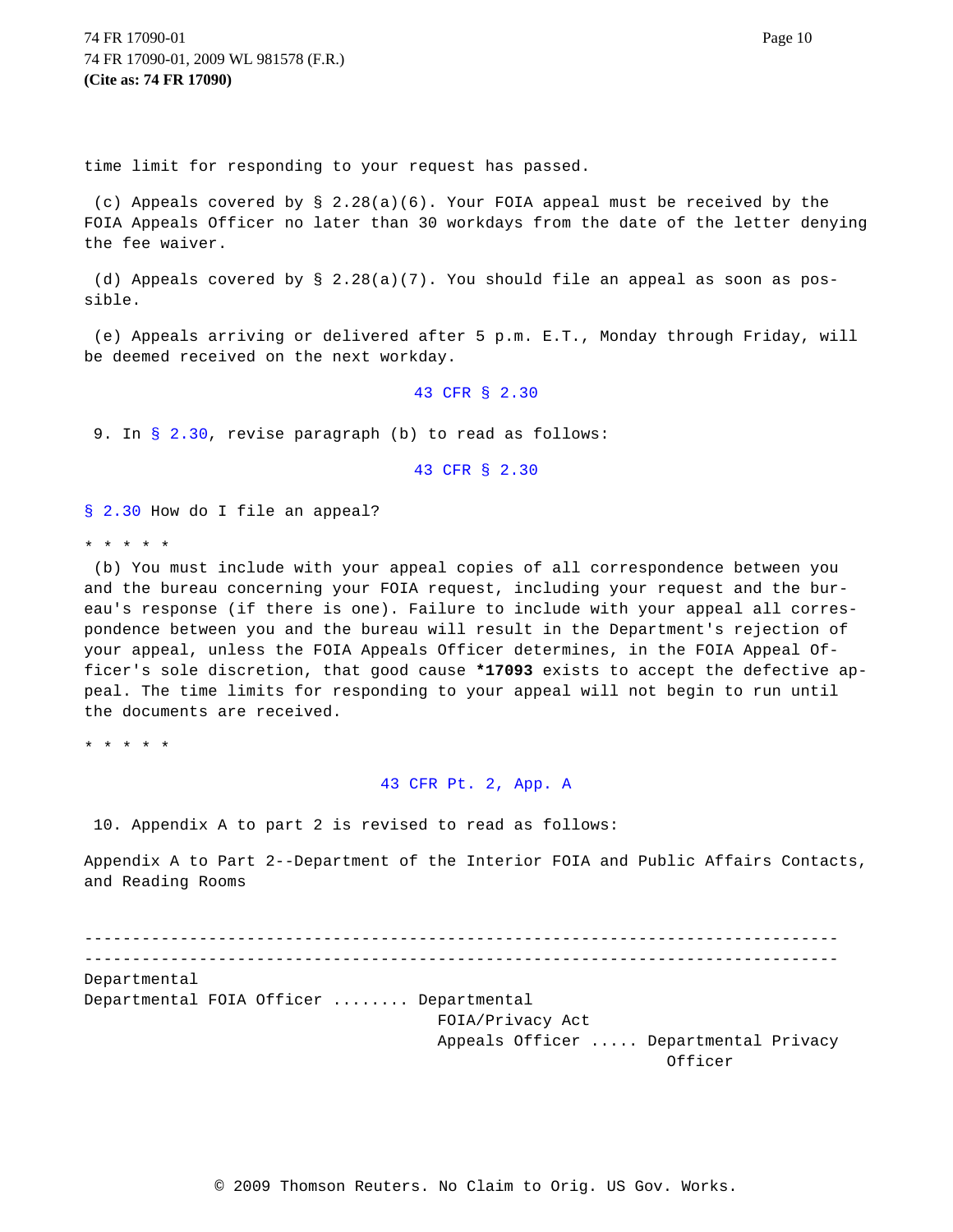74 FR 17090-01 Page 11 74 FR 17090-01, 2009 WL 981578 (F.R.) **(Cite as: 74 FR 17090)**

Senior FOIA Program Officer ...... MS-6556-MIB ........... MS-7438-MIB "Policy Only-No Requests" ........ 1849 C St., NW......... 1849 C St., NW. MS-7438-MIB ...................... Washington, DC 20240 .. Washington, DC 20240 1849 C St., NW.................... Telephone No. (202) 208-5339 ............ Telephone No. (202) 208-3909 Washington, DC 20240 ............. Fax No. (202) 208-6677 Fax No. (202) 208-6867 Telephone No. (202) 208-5342 (202) 208-5412 Fax No. (202) 208-6867, (202) 501-2622 -------------------------------------------------------------------------------

-------------------------------------------------------------- -------------------------------------------------------------- Public Affairs Office ......... Reading Room--DOI's Library Office of Communications ...... MIB (C Street Entrance) MS-6013, MIB .................. 1849 C St., NW. 1849 C St., NW................. Washington, DC 20240 Washington, DC 20240 .......... Telephone No. (202) 208-5815 Telephone No. (202) 208-6416 .. Fax No. (202) 208-6773 Fax No. (202) 208-5133 --------------------------------------------------------------

------------------------------------------------------------------------------- ------------------------------------------------------------------------------- Office of the Secretary FOIA Officer ................ Public Affairs Office ... Reading Room--DOI's Library MS-116, SIB ................. Office of Communications MIB (C Street Entrance) 1951 Constitution Ave., NW... MS-6013, MIB ............ 1849 C St., NW. Washington, DC 20240 ........ 1849 C St., NW........... Washington, DC 20240 Telephone No. (202) 565-1076 Washington, DC 20240 .... Telephone No. (202) 208-5815 Fax No. (202) 219-2374 ...... Telephone No. (202) 208-6416 .............. Fax No. (202) 208-6773 Fax No. (202) 208-5133 Office of Inspector General FOIA Officer ................ Public Affairs Office ... Reading Room MS-4428, MIB ................ MS-4428, MIB ............. Room 4428, MIB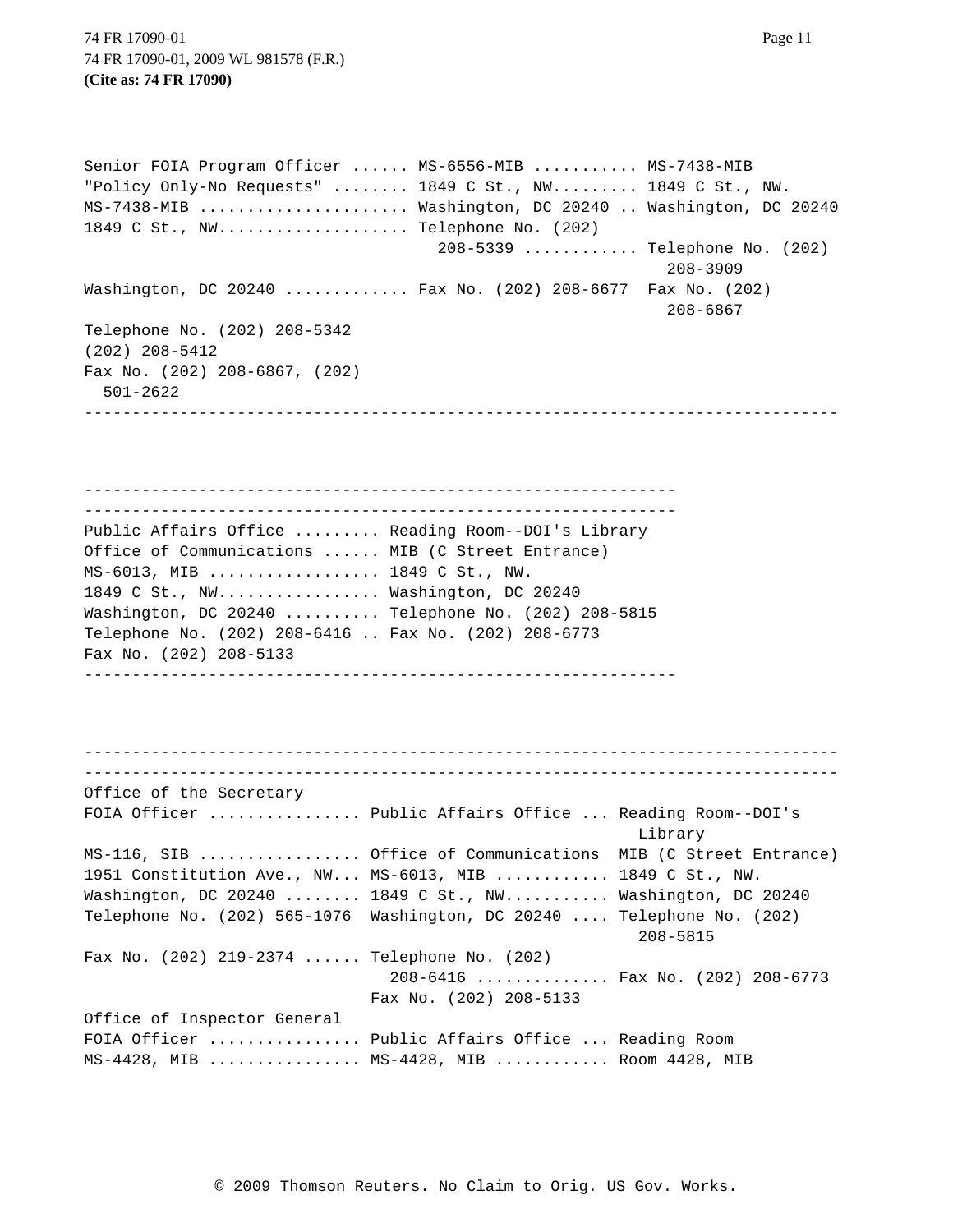74 FR 17090-01 Page 12 74 FR 17090-01, 2009 WL 981578 (F.R.) **(Cite as: 74 FR 17090)**

1849 C St., NW............... 1849 C St., NW........... 1849 C St., NW. Washington, DC 20240 ........ Washington, DC 20240 .... Washington, DC 20240 Telephone No. (703) 487-5436 Telephone No. (202) 513-0326 .............. Telephone No. (703) 487-5443 Fax No. (703) 487-5406 ...... Fax No. (202) 219-3856 .. Fax No. (703) 487-5400 Office of the Solicitor (SOL) Headquarters FOIA Officer ................ Public Affairs Office ... Reading Room MS-6556, MIB ................ Office of Communications Room 2328, MIB 1849 C St., NW............... MS-6013, MIB ............ 1849 C St., NW. Washington, DC 20240 ........ 1849 C St., NW............ Washington, DC 20240 Telephone No. (202) 208-6221 Washington, DC 20240 .... Telephone No. (202) 208-6505 Fax No. (202) 208-5206 ...... Telephone No. (202) 208-6416 .............. Fax No. (202) 208-5206 Fax No. (202) 208-3231 Fish & Wildlife Service (FWS) Headquarters FOIA Officer ................ Public Affairs Office ... Reading Room Arlington Square, Room 380 .. Arlington Square, MS-330 Arlington Square, MS-380 4401 North Fairfax Dr........ 4401 North Fairfax Dr.... 4401 North Fairfax Dr. Arlington, VA 22203 ......... Arlington, VA 22203 ..... Arlington, VA 22203 Telephone No. (703) 358-2504 Telephone No. (703) 358-2220 .............. Telephone No. (703) 358-2504 Fax No. (703) 358-2251 ...... Fax No. (703) 358-1930 .. Fax No. (703) 358-2251 National Park Service (NPS) Headquarters FOIA Officer ................ Public Affairs Office ... Reading Room Office of the CIO ........... P.O. Box 37127 ........... Contact: NPS FOIA Officer Org Code 2550 ............... Washington, DC 20013-7127 ............ 1201 Eye St., NW. 1849 C St., NW............... Telephone No. (202) 208-6843 .............. 8th Floor Washington, DC 20240 ........ Fax No. (202) 219-0910 .. Washington, DC 20005 Telephone No. (202) 354-1925 .......................... Telephone No. (202) 354-1925 Fax No. (202) 371-5584 .................................. Fax No. (202) 371-5584 Bureau of Land Management (BLM) Headquarters FOIA Officer ................ Public Affairs Office ... Reading Room MS-WO-560 ................... MS-WO-610 ............... 1620 L St., NW.--Room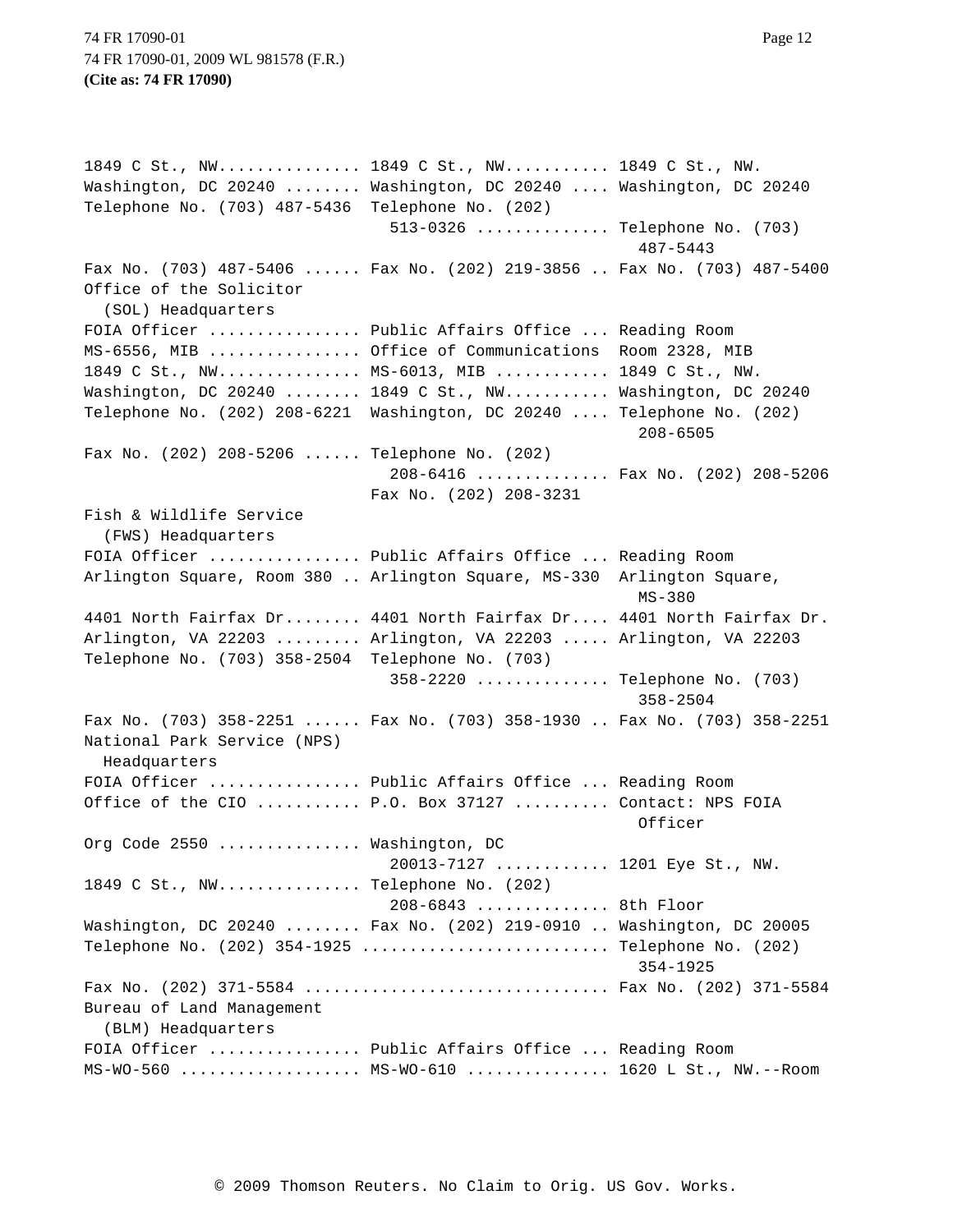750 1620 L St., NW., Room 750 ... 1620 L St., NW., Room 406 ................... Washington, DC 20240 Washington, DC 20240 ........ Washington, DC 20240 .... Telephone No. (202) 452-5193 Telephone No. (202) 452-5013 Telephone No. (202) 452-5125 .............. Fax No. (202) 452-0395 Fax No. (202) 452-5002 ...... Fax No. (202) 452-5124 Minerals Management Service (MMS) Headquarters FOIA Officer ................ Public Affairs Office ... Reading Room 381 Elden St. MS-2200 ....... Office of Communications Public Information Office Herndon, VA 20170-4817 ...... 1849 C St., NW., MS-4230 1201 Elmwood Park Blvd. Telephone No. (703) 787-1689 Washington, DC 20240 .... New Orleans, LA 70123-2394 Fax No. (703) 787-1207 ...... Telephone No. (202) 208-3985 .............. Telephone No. (800) 200-GULF Fax No. (202) 208-3968 .. Fax No. (504) 736-2620 Office of Surface Mining (OSM) Headquarters FOIA Officer ................ Office of Communications Reading Room MS-130, SIB ................. MS-262, SIB ............... Contact: OSM FOIA Officer 1951 Constitution Ave., NW... 1951 Constitution Ave., NW..................... Room 263, SIB Washington, DC 20240 ....... Washington, DC 20240 .... 1951 Constitution Ave., NW. Telephone No. (202) 208-2961 Telephone No. (202) 208-2565 .............. Washington, DC 20240 Fax No. (202) 219-3092 ...... Fax No. (202) 501-0549 .. Telephone No. (202) 208-2961 Fax No. (202) 501-4734 U.S. Geological Survey (USGS) Headquarters FOIA Officer ................ Office of Communications Reading Room 12201 Sunrise Valley Dr., MS-807 .................... 12201 Sunrise Valley Dr., MS-119 ........... USGS Library Reston, VA 20192 ............ Reston, VA 20192 ........ 12201 Sunrise Valley Dr. Telephone No. (703) 648-7158 Telephone No. (703) 648-4460 .............. Reston, VA 20192 Fax No. (703) 648-6853 ...... Fax No. (703) 648-4466 .. Telephone No. (703)